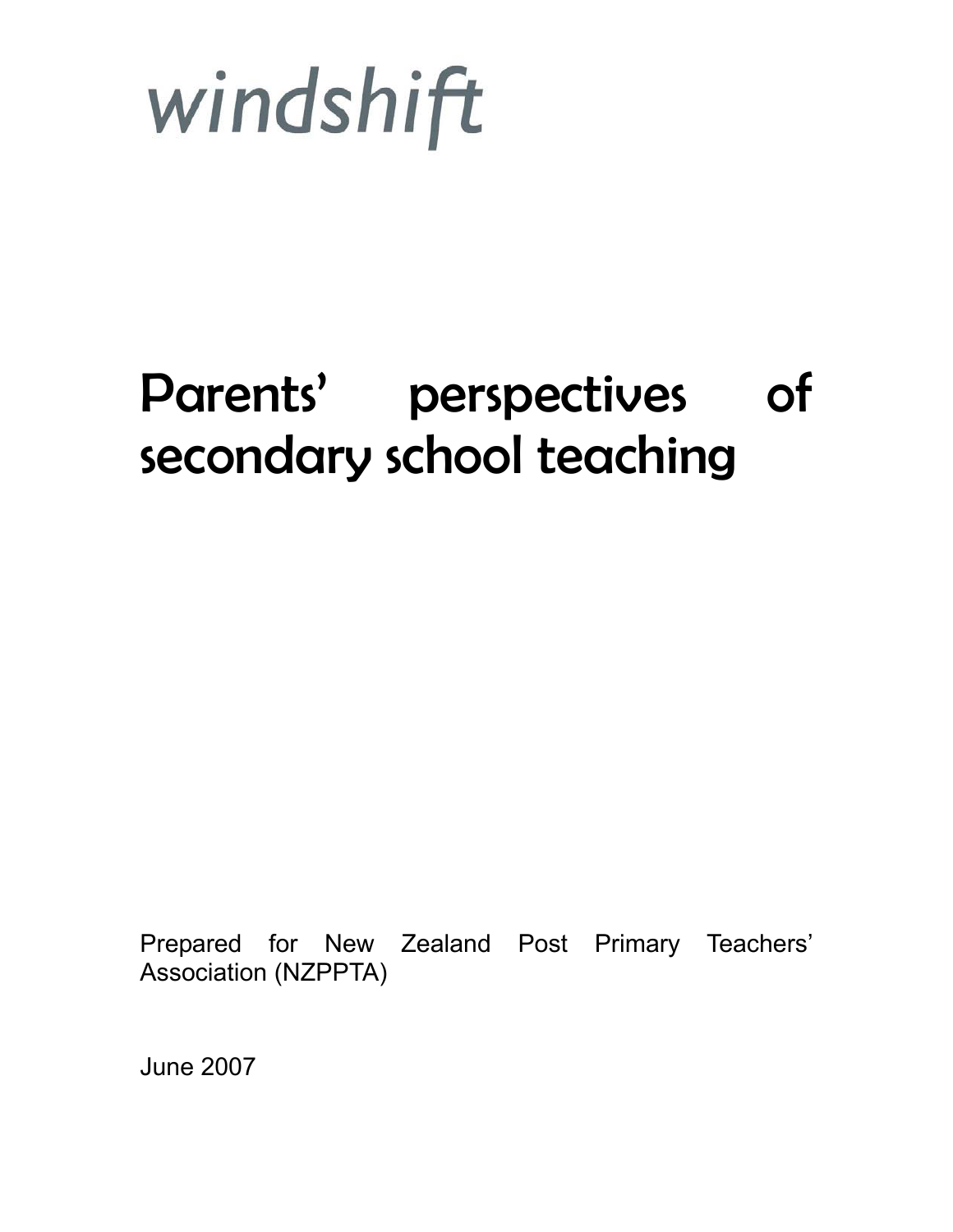# <span id="page-1-0"></span>**Contents**

| <b>Contents</b>                            | $\mathbf 2$ |
|--------------------------------------------|-------------|
| <b>Introduction</b>                        | 3           |
| <b>Section 1: Effective Teaching</b>       | 5           |
| <b>Section 2: Quality and Value</b>        | 9           |
| <b>Section 3: The Bigger Picture</b>       | 18          |
| <b>Appendix 1 – Sample Characteristics</b> | 22          |
| <b>Appendix 2 – Survey questions</b>       | 25          |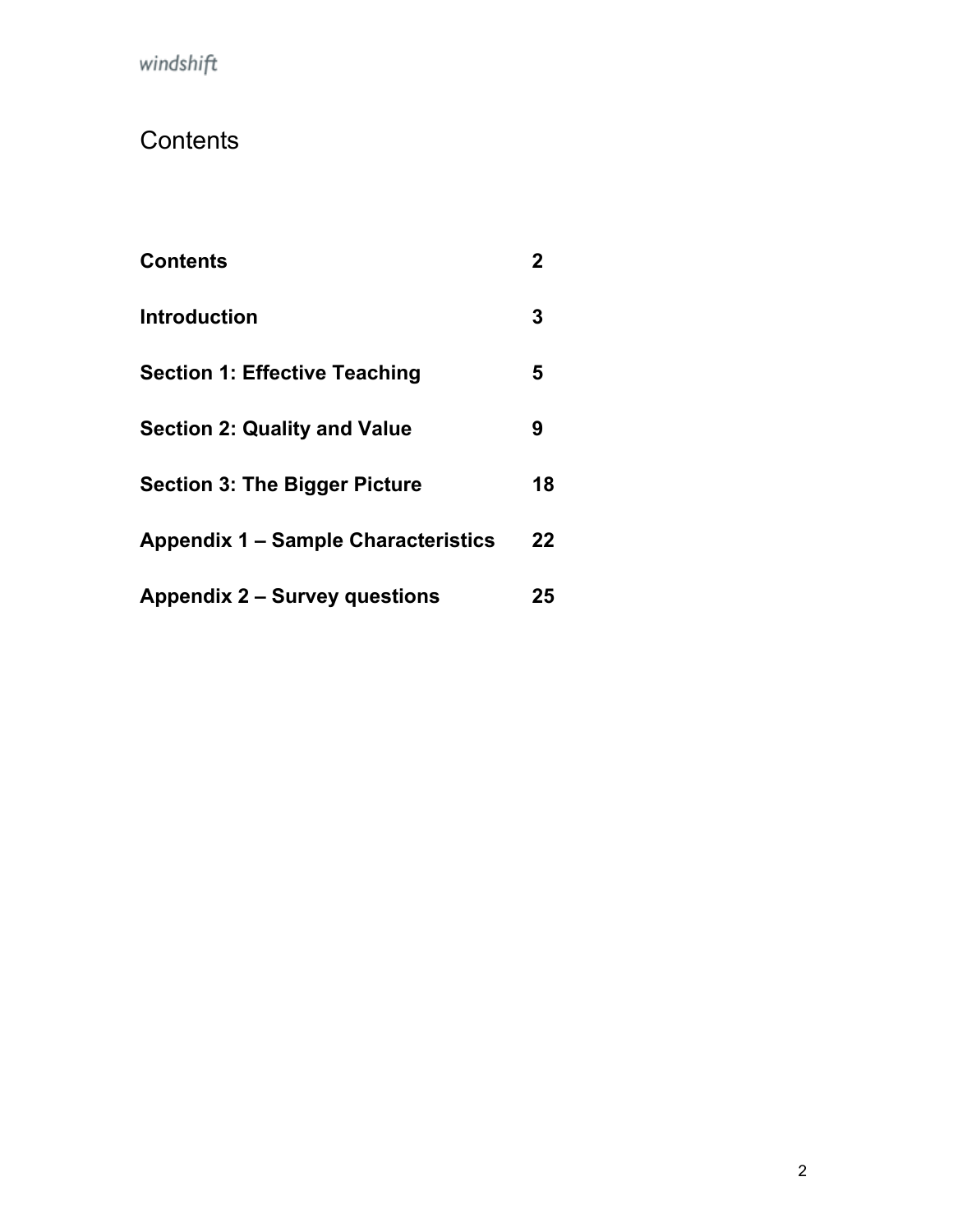## <span id="page-2-0"></span>Introduction

This report contains the results of an investigation commissioned by the New Zealand Post-Primary Teachers' Association [NZPPTA}, into the attitudes of parents of current state secondary school students towards secondary school teaching.

The project comprised two elements:

- Four focus groups conducted in Auckland, Hamilton, Christchurch and Milton, Otago among a range of parents of current secondary school students.
- A subsequent survey of parents of current secondary school students from throughout New Zealand, extracted from a nationally representative telephone Omnibus survey of 2000 people aged 15+.

The focus groups were used to explore a range of attitudes towards secondary teaching, secondary schools and public education. The survey investigated the prevalence of some of those views – and the perceptions and preferences that lay beneath them.

The overall objective of this research was to gain an understanding of parental attitudes towards the quality of education their children received, how they made choices about that education, their perceptions of teachers and the implications of that for the working conditions and future development of the teaching profession.

The focus groups each contained four to six people with children at secondary schools with a range of decile ratings [decile 3 to 10]. While some parents had had a number of choices of school, others came from areas with only one viable option. It was important to speak to parents with a range of different expectations of secondary school so parents were pre-screened to ensure that a range of values related to the role of secondary education was represented, specifically:-

- That students should learn practical skills
- That they should learn to think well and be exposed to important ideas
- That they should get the knowledge and skills they need to get to the top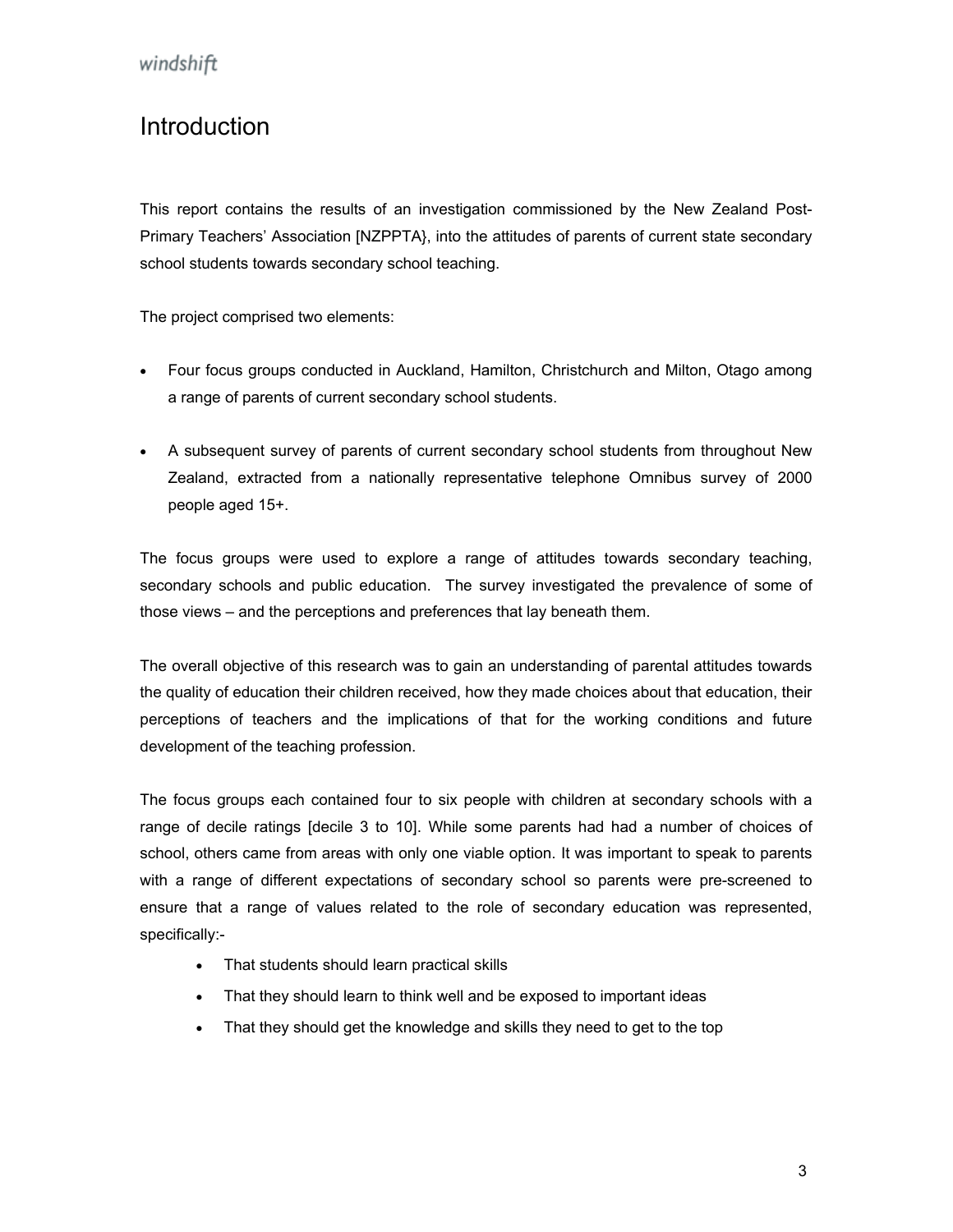In total, 21 parents were involved in the focus groups and 281 parents were extracted from the survey of 2000 people aged 15+. The characteristics of the survey sample are shown in Appendix 1.

As the slide below shows, the survey ran over 8 weeks. Interim results were provided at the half way stage and on completion the full data set was aggregated. These interim results gave us the opportunity to assess the "split-half" reliability of the questions. On almost every question there was very high correspondence between the answers provided by parents in the first four weeks compared to those in the second four weeks. This suggests that the underlying attitudes are relatively stable. The one question where this was **not** the case is noted in this report.



Please note that in the survey, parents with more than one child currently at secondary school were asked to focus on the child with the next birthday when answering questions specific to a particular aspect of teacher, class or school conditions. In the focus groups parents would often compare and contrast the experience of different children in secondary school.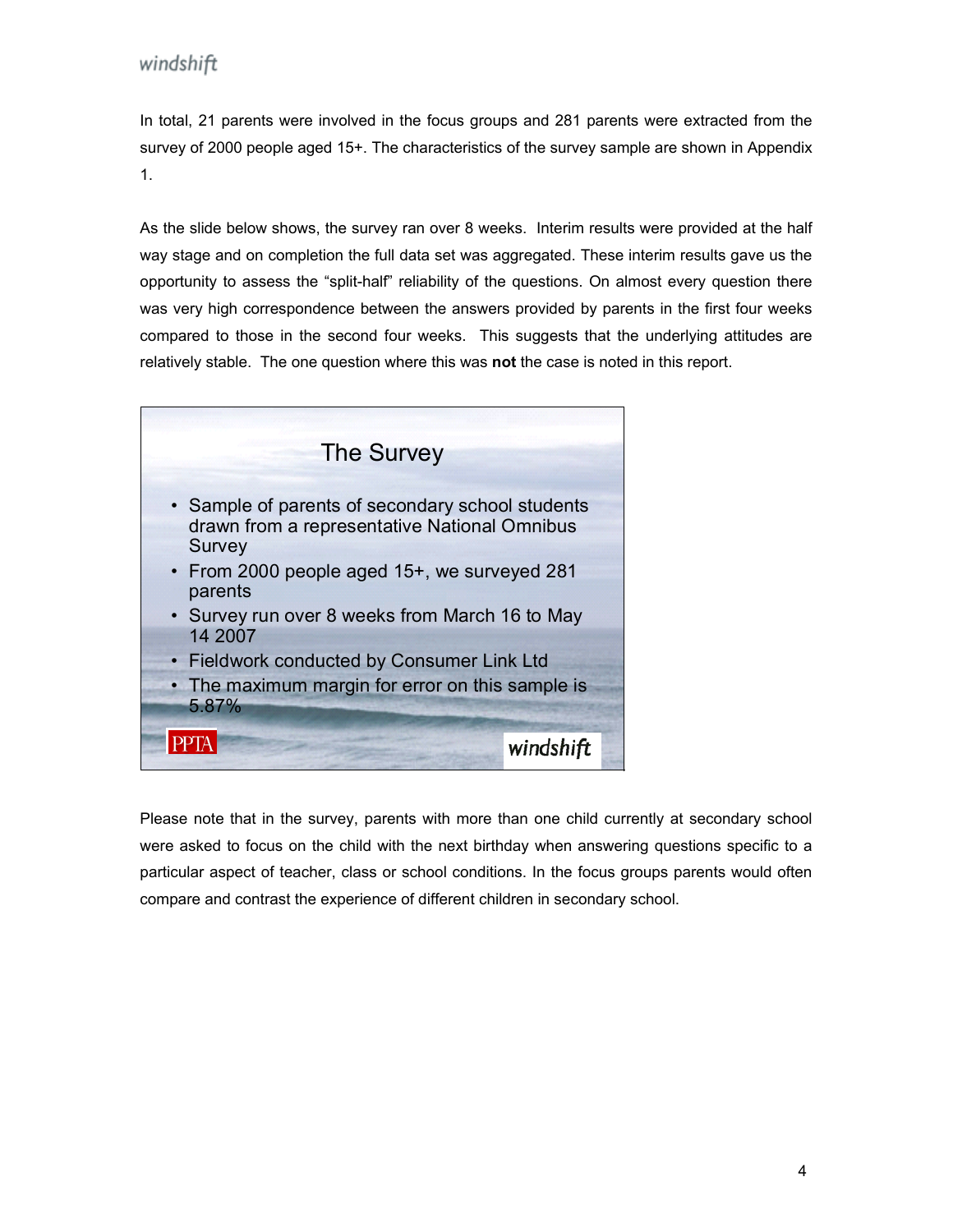## <span id="page-4-0"></span>Section 1: Effective teaching

One of the key elements of this research was to explore the underlying expectations of teachers. What exactly are the qualities of an effective teacher?

The focus groups showed that parents place a strong emphasis on the teacher's ability to relate the student – it was not so much a matter of putting knowledge into their heads, it was a matter of creating the conditions under which students could generate their own knowledge.



One of the focus group participants summed up the simple truth behind these results:-

#### *"Everyone wants the best for their child"*

 These parents all understood the difficulties of motivating teenagers to do things they didn't want to do – so they saw specialist skill in this area as extremely valuable. While they drew many parallels with the role of a sports or creative coach, they emphasised that the difference was that people in these latter roles dealt almost entirely with willing participants.

These parents shared a view that their children would have very different working lives than their own – with many more choices and opportunities. The desire and ability to learn and achieve was seen a primary skill for this emerging future. By necessity they felt, an effective teacher must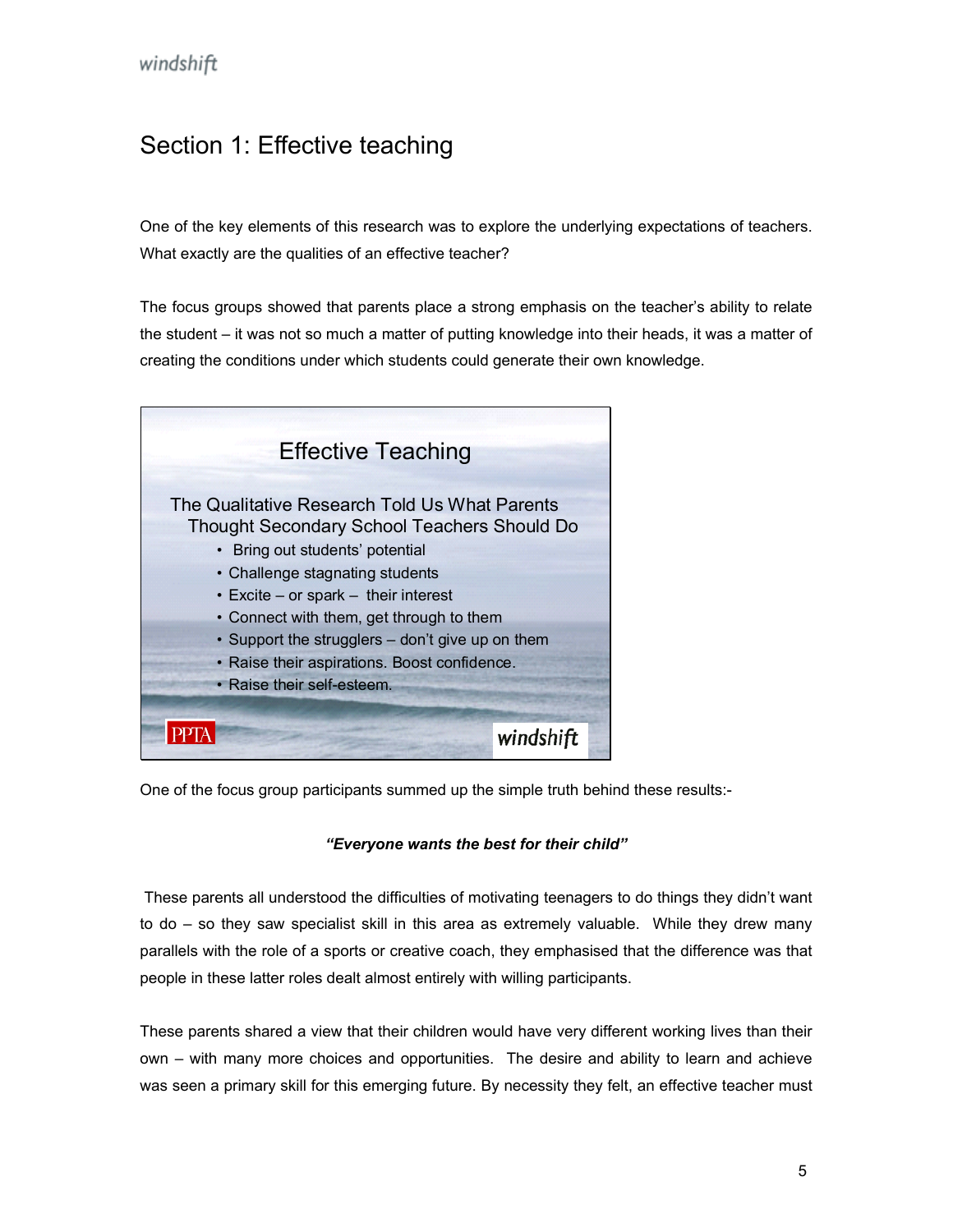be on the wavelength of their students and know them well enough to help them achieve their potential.

In the subsequent survey, the general population of parents of secondary school students seemed to concur**. "Inspiring students for life long learning"** and "**bringing out their talents and potential"** were clearly the qualities that mattered most to a majority of parents.

**Figure 1: Here are some of the things that people have told us about what makes an effective secondary teacher. Which one matters most to you?** 

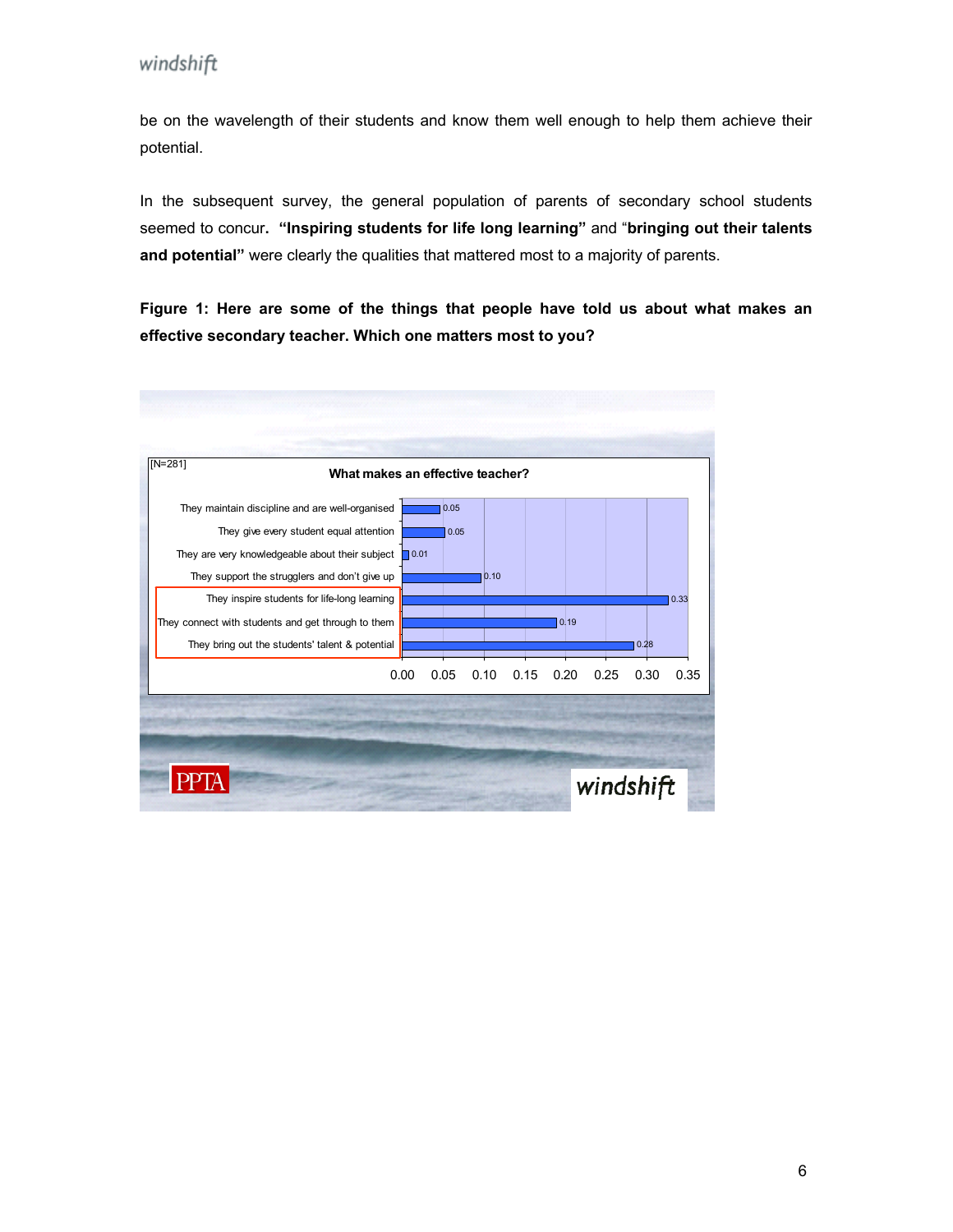## **The Value of Specialist Subject Knowledge**

The issue of a teacher's specialist subject knowledge is an interesting one. On one level it is clear that such knowledge is simply taken for granted. Few if any parents mentioned it in the focus groups and it was rarely given high priority by parents in the survey sample.





However, when asked specifically about the relative value of specialist subject knowledge, most acknowledged it to be as important or almost as important as the quality they had chosen.



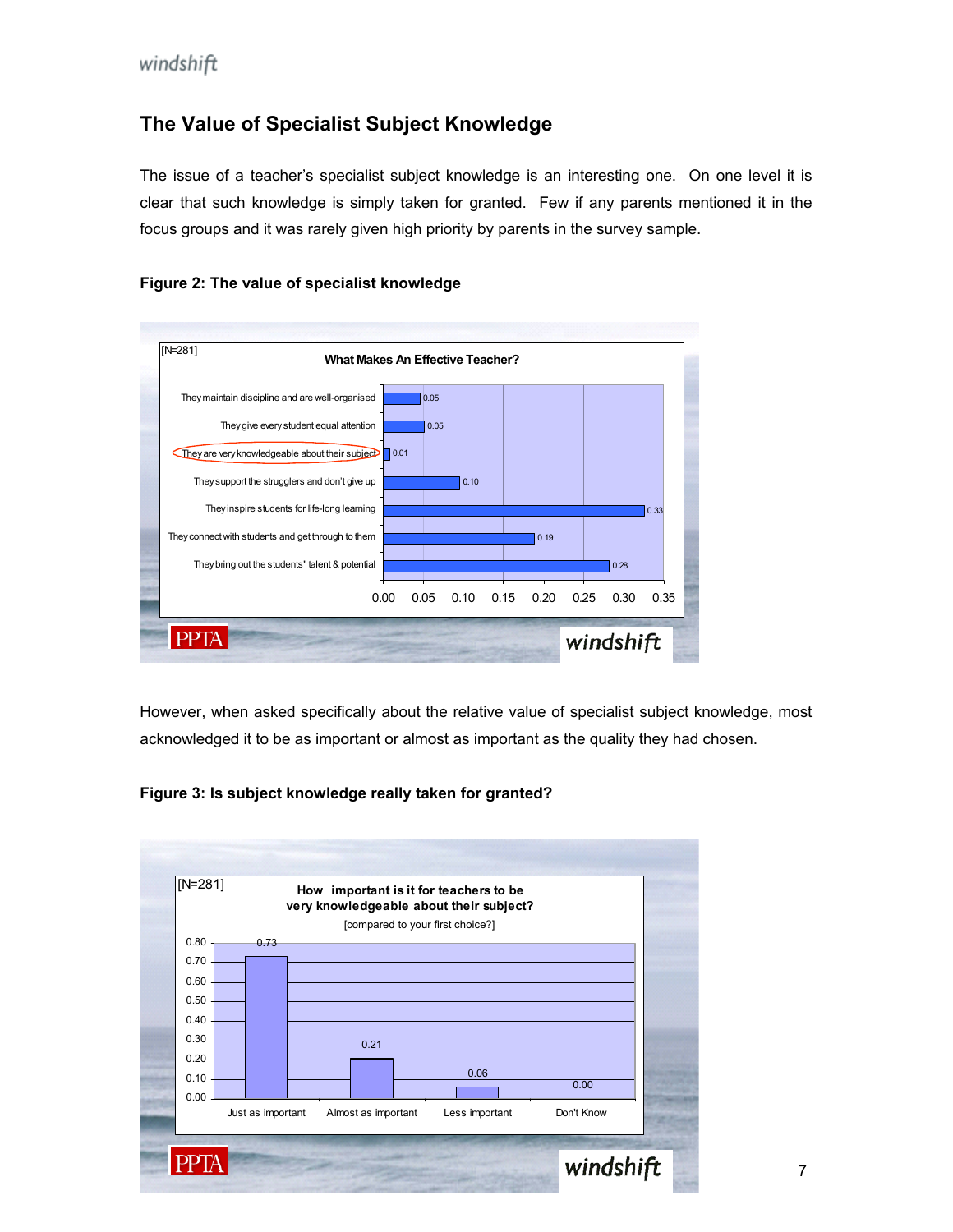Nevertheless, this specialist knowledge, whether or not it is taken for granted, does not automatically raise the status of secondary school teachers above that of the more generalist primary school teachers. As the graph below shows, the survey sample was evenly split between people who believed secondary teachers should receive more money than primary school teachers and those who believed they should be paid the same amount.



**Figure 4: Should secondary teachers be paid more, the same or less than primary teachers?** 

There are some insights from the focus groups that might shed light on these results. We found that, as far as their own children's education is concerned, many parents seem to know far more about primary school teaching – when they were regularly co-opted to help or participate in their child's education – than they do about contemporary secondary school teaching practice. They simply have no basis to judge who should receive more.

The primary reason for a general absence from, and ignorance of, the details of their child's secondary schooling appears to be their child's extreme reluctance to have them come anywhere near the place or to discover too much about what they do there. There are some things that just aren't "cool" and having a parent know too much about what you do all day seems to be one of them for many teenagers.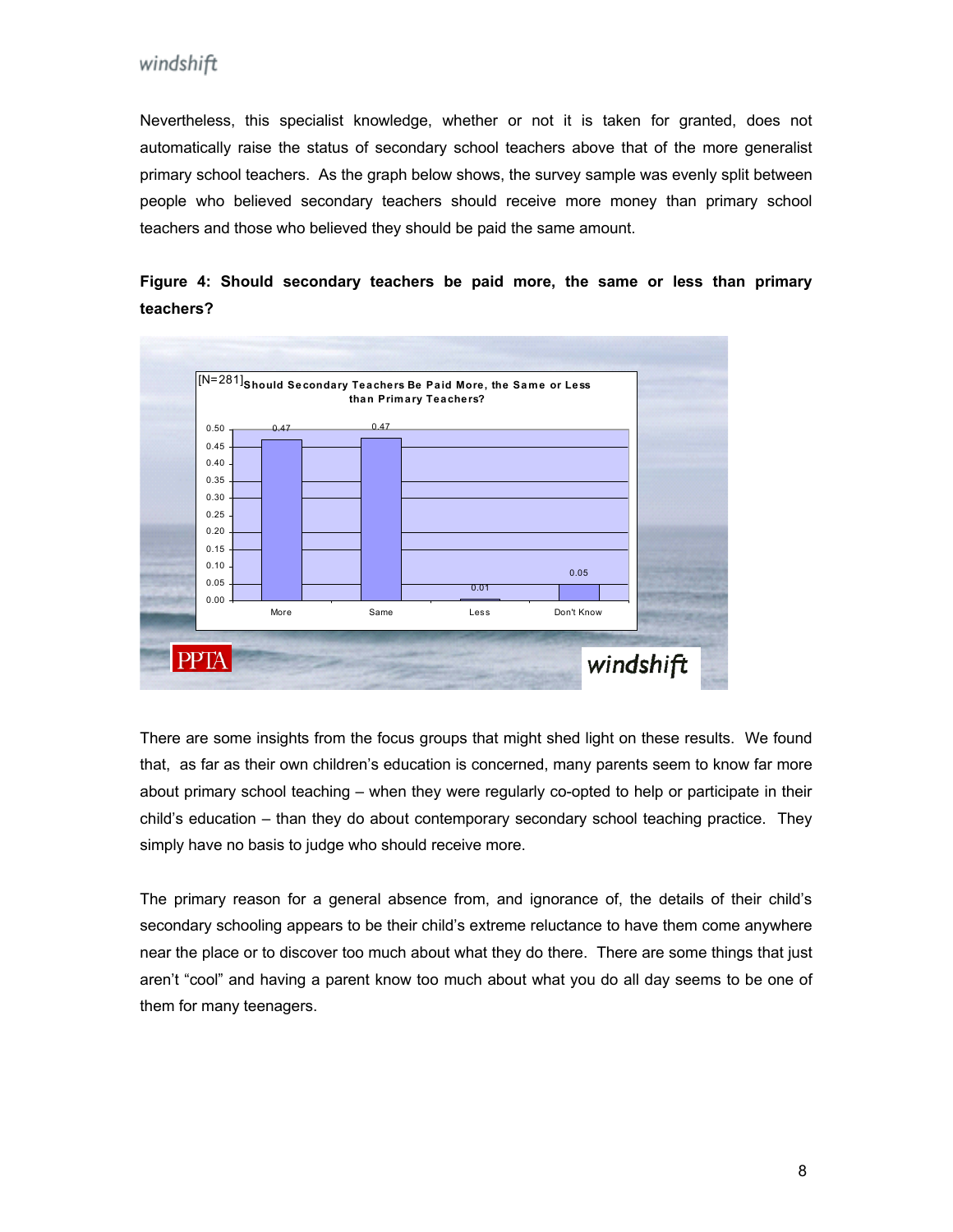## <span id="page-8-0"></span>Section 2: Quality and value

Whatever their concerns about the conditions under which teachers work to foster their child's talents or inspire them to life-long learning, the teaching profession is seen by a majority as a career they would encourage their child to pursue.





Teaching is seen as an important job – one of the most important as far as society is concerned.



**Figure 6: Which profession adds the greatest value to NZ society?**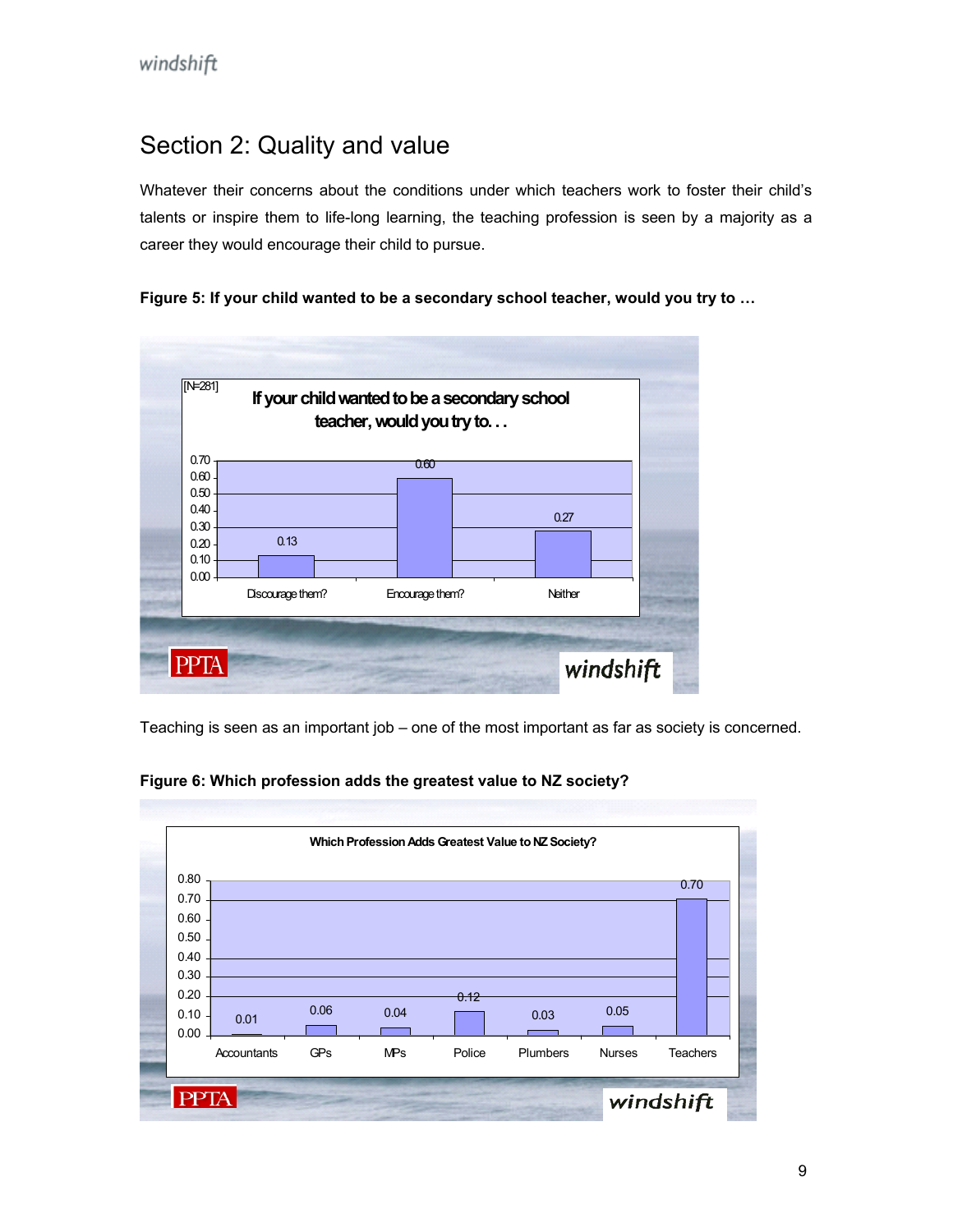To put these results in context, parents in both the focus groups and the survey were ask ed to rate a range of different professions in terms of their pay rates, their workload and their valu e.



Parents in the focus groups completed these questions individually, before they began their discussion – but they already knew they were going to discuss teaching, so cannot be said to be entirely unbiased. In the survey, these questions were asked towards the end of the questioning. The results therefore need to be seen as relative measures rather than absolutes and judged against each other. No doubt if we were doing a study of nursing, nurses would have done rather better. Even plumbers may have fared better from greater prior consideration of their value to society. The same may not be true of MPs or accountants.

The results of the survey response to these questions are shown overleaf. The survey results generally mirror the pattern of response in the focus groups. However the evidence which supports these beliefs is typically quite vague. Few people were very confident as to the actual amount that particular groups were paid. The perception of how much they **should** be paid seemed to result from a comparison of what benefit they were perceived to supply to people who used their services and how much training they had undergone to qualify for the job.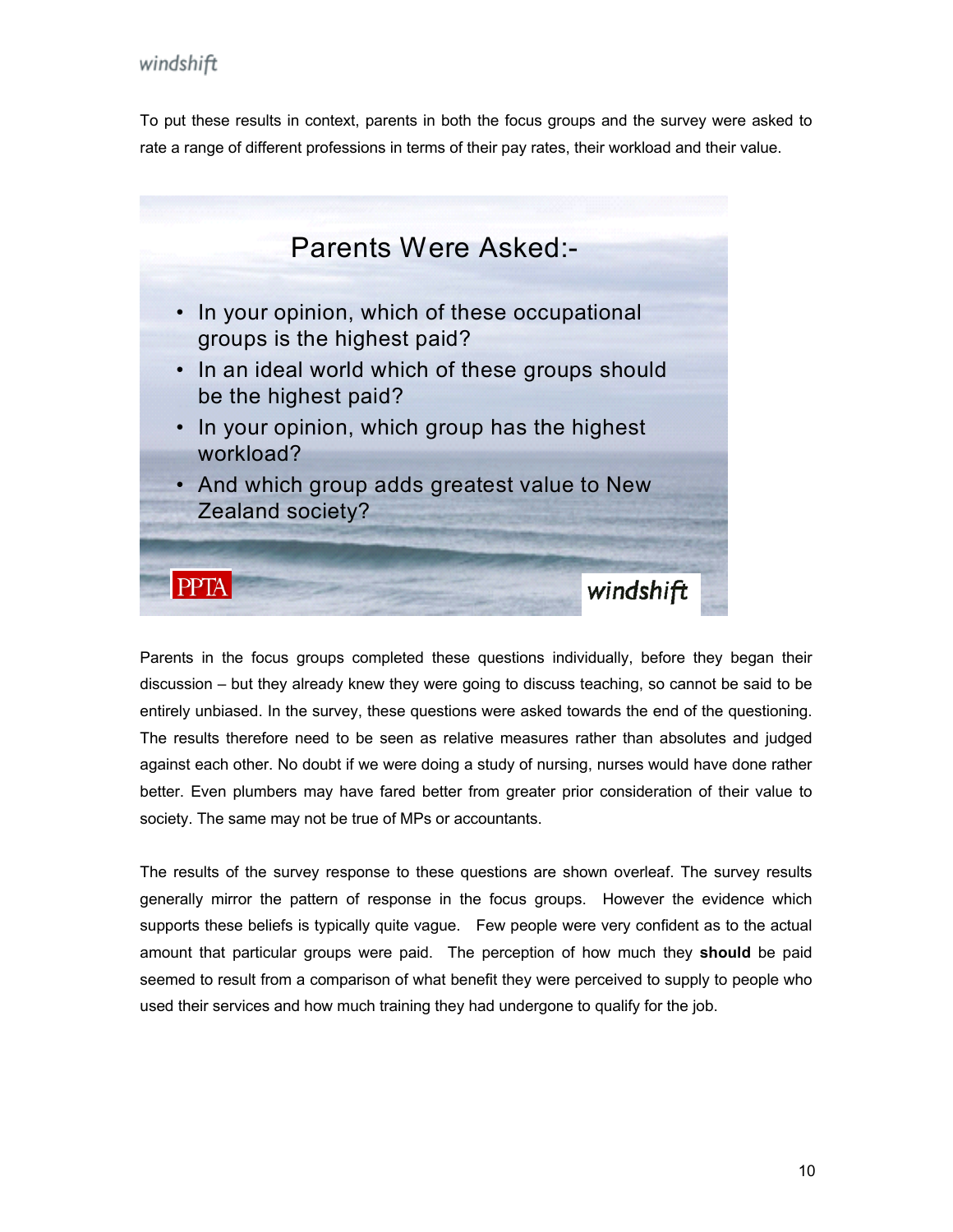#### **Figure 7: Income, workload and value**



The key points to note are:-

- MPs are generally regarded as being the highest paid along with accountants and GPs
- GPs and teachers are the professions that **should be** highest paid according to 60% of the sample
- The workload of teachers, GPs nurses and police is seen as being the highest.
- But, as we saw previously, teachers are more likely than any of these other professions to be seen as adding the greatest value to New Zealand society.

From the focus groups we formed the distinct impression that parents see the income of teachers as slightly higher than average, but an under-representation of their qualifications, workload and value. However, there was a strong view on the part of some parents that since a lot of people work hard, in the case of teachers there's little to be gained by special pleading on the basis of high workload alone.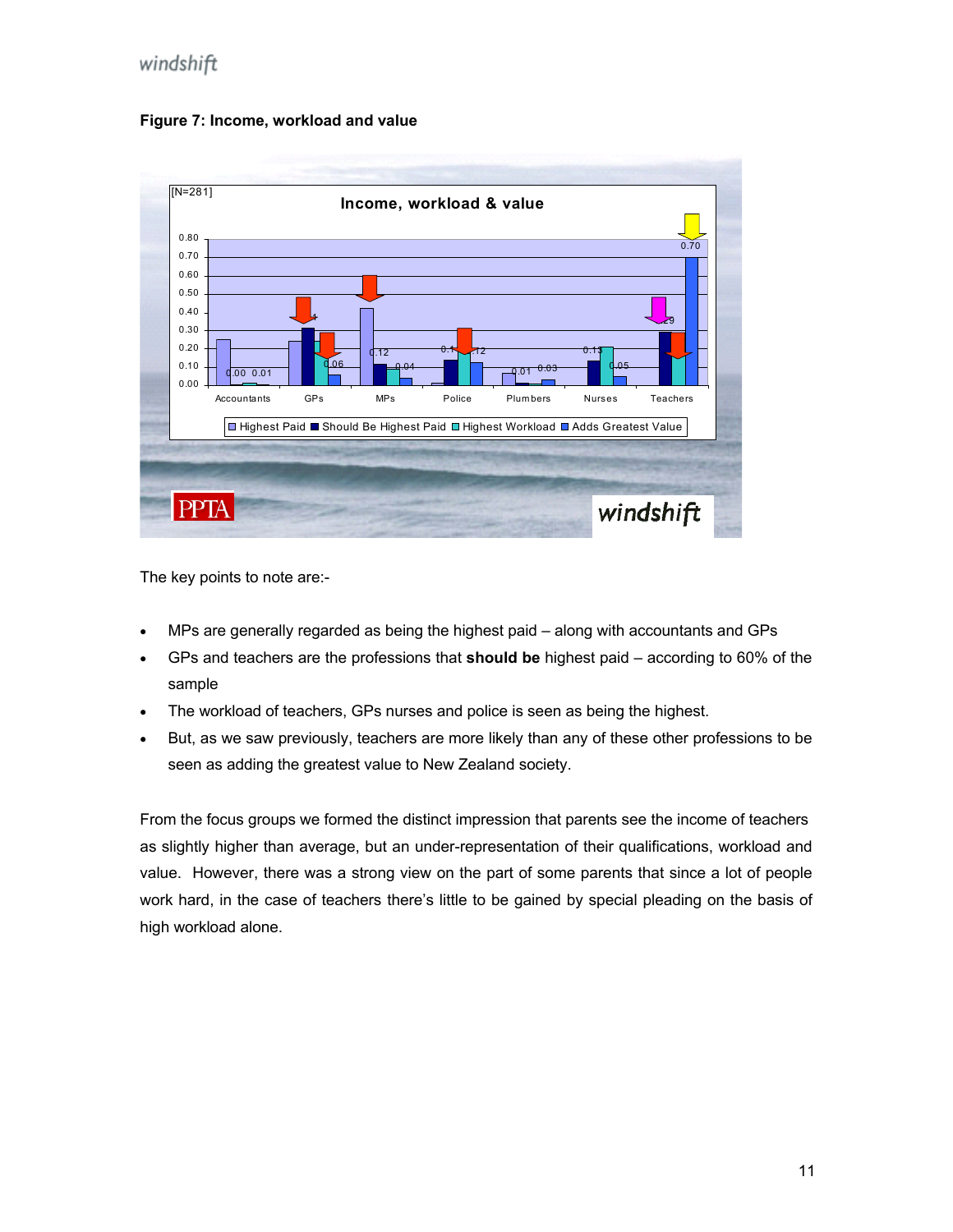### **Satisfaction with teacher quality**

While a quarter of parents are **very satisfied** with their children's secondary school teachers, the majority are **quite satisfied**.

Figure 8: Overall, how satisfied are you with the quality of your child/ren's secondary **school teachers?** 



ranges from the brilliant to the disengaged, the general view is that both brilliance and mediocrity are the extremes and that the vast majority of teachers are to be found somewhere between the Though anecdotally, focus group participants believe that the quality of their child's teachers two.

*"At [school] there'd probably be two who are absolutely fantastic and one or two who shouldn't be there".* 

When asked in the focus groups, participants saw little value in creating a performance pay regime for teaching, not because they thought teaching practice shouldn't be evaluated and improved, but because no one could see how you could make such a system work fairly or efficiently. This was supported by their common belief that the mood, ability and interest level of the student are powerful determinants of their progress at school. The general perception among these parents was that learning is the responsibility of the student, aided by the teacher and supported by their family, rather than the teacher alone.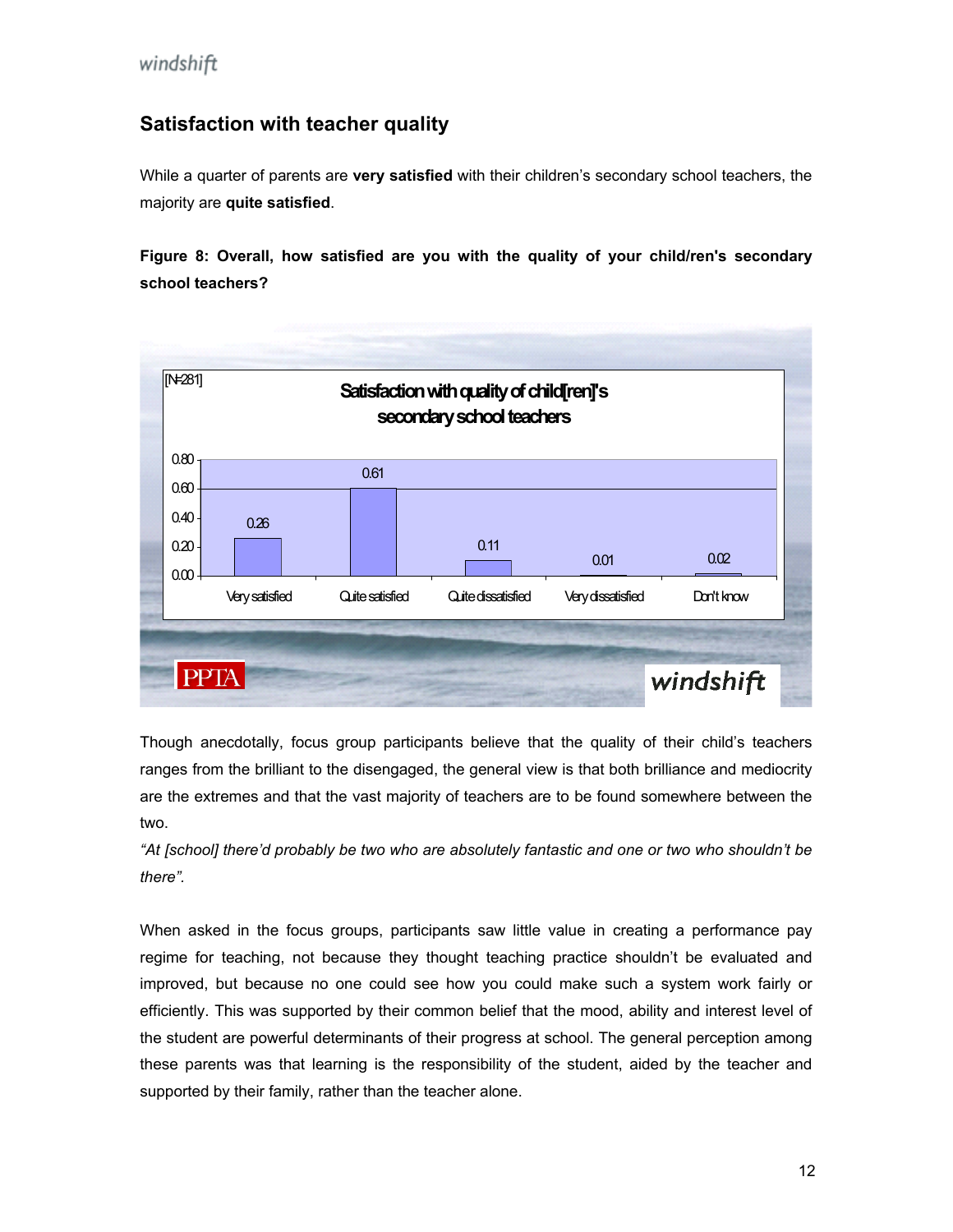#### **Concerns about working conditions**

equally, concern over the **learning conditions** for their children. As the slide below implies, parents have a strong vested interest in ensuring that secondary teachers have what they need to would be happy to have their children express interest in – as some already do, The concerns that parents do have over the **working conditions** of teachers can be seen as be effective in their work – and to a lesser extent, in ensuring that the profession is one that they



They also have a vested interest in ensuring that schools are places people want to go to  $$ because they want their children to want to go there, every day.

## **oncerns about class size C**

Given their underlying beliefs about the education their children need, it is unsurprising to find that many parents have fixed on class sizes as the ultimate symbol of the conditions under which teachers teach and children learn. As the graph overleaf shows, the numbers 20 and 25 have great pulling power when it comes to class size – though even 15 has some followers.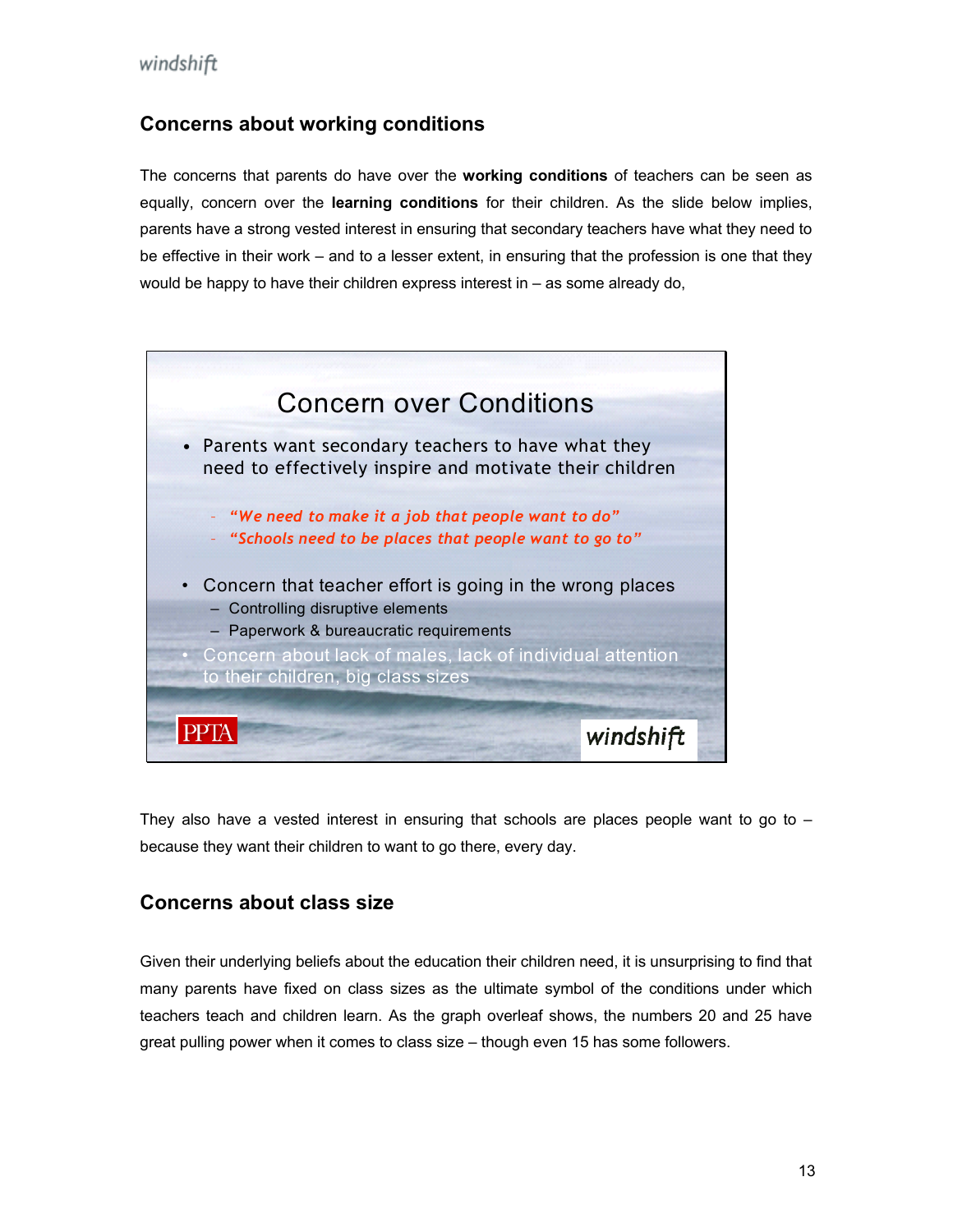



Similarly, a large proportion of the sample believed that in terms of contact time, more was better than less.

**Figure 10: How much one on one time would you want your child's English, Maths or Science teacher to spend with your child on average each week?**

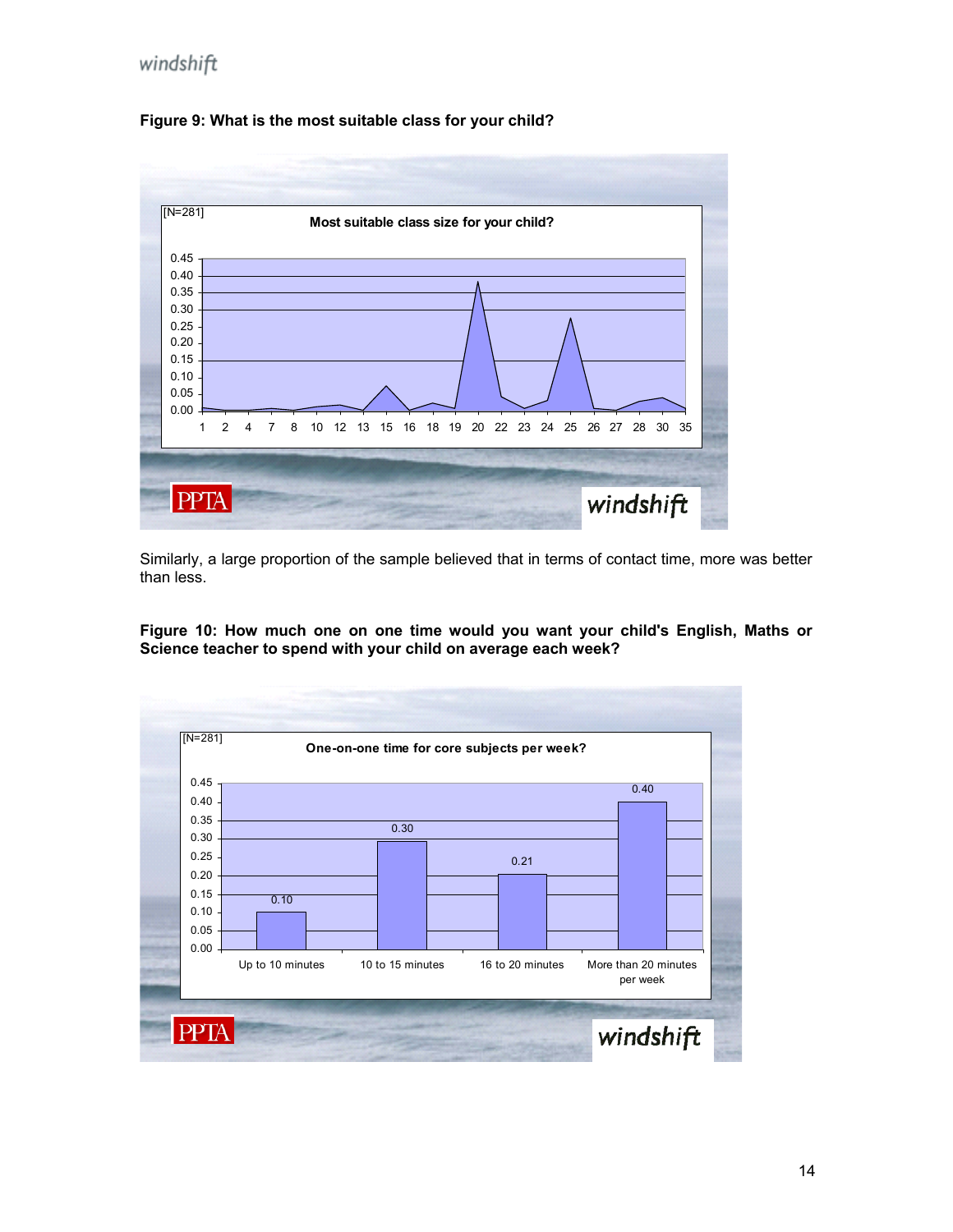From the focus groups we found that almost every parent seems to think their child doesn't get as much attention as some other group – those who are cleverer, more successful, more disruptive, and slower to catch on. But unlike class size, there is no real consensus view as to how much attention is enough. There was quite a high degree of variability in these results between the first and second halves of the sample.

#### **Disruption and distraction**

Parents have absorbed two primary messages about the conditions under which teachers work:-

- First, that there is far too much "red tape" involved in the job of being a teacher too many audit trails and bureaucratic requirements
- Second, that there is an increasing need to control disruptive students in the classroom

Both of these can be seen as taking away the attention of teachers from the core task of inspiring learning.

#### **Red tape**

monitor student performance and produce statistics for the Board and the Ministry of Education did come up in some of the focus groups – especially where parents had knowledge of the functioning of Boards of Trustees. The core concern was that what is effectively clerical work was taking time away from teacher-student interactions – the parents' main preoccupation . Though not pursued in the survey, the issue of the requirements of teachers to continually

NCEA was generally believed to require a lot of form filling and assessment on the part of teachers, but it was not generally singled out in these groups as the primary source of this clerical work. Parents simply didn't know enough [or – to be honest - to care enough] about the life of a teacher to know the specific cause of this workload.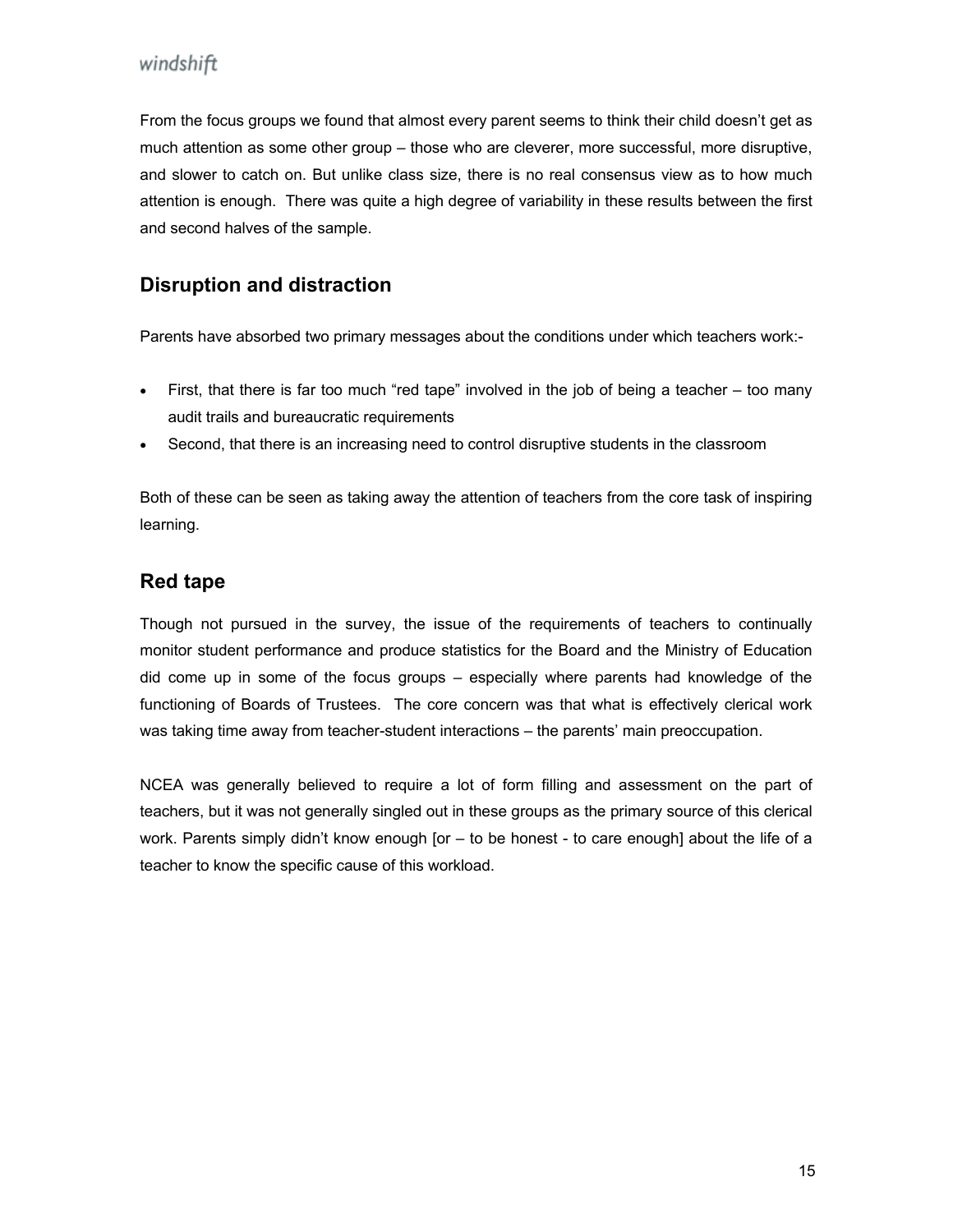## **Classroom disruptions**

In terms of the conditions under which teachers perform their services, a substantial minority [18%] believe their children's classes are seriously disrupted. Disruption is an issue for a majority [61%].

**Figure 11: Thinking about the level of disruption and distraction day to day in your child's lasses, would you say it is: c**



There's a general belief – evidenced in the focus groups – that these disruptions reflect failings on the part of both the child and their parents, but that the school and the teacher can manage these problems to a large extent.

classroom – people they regard as "discouraged" or unmotivated learners. The negative results of their behaviour are seen as teacher inattention to the "good" students and the distraction of anyone who isn't entirely focused on learning. The common impression parents have is of a group of "four or five" disruptive students in a

As the slide below shows, the opinion of focus group participants was that disrupters could be managed. They valued schools that *"jump on top of problems early"* and prevent anti-social behaviours like classroom disruption or vandalism from getting out of hand.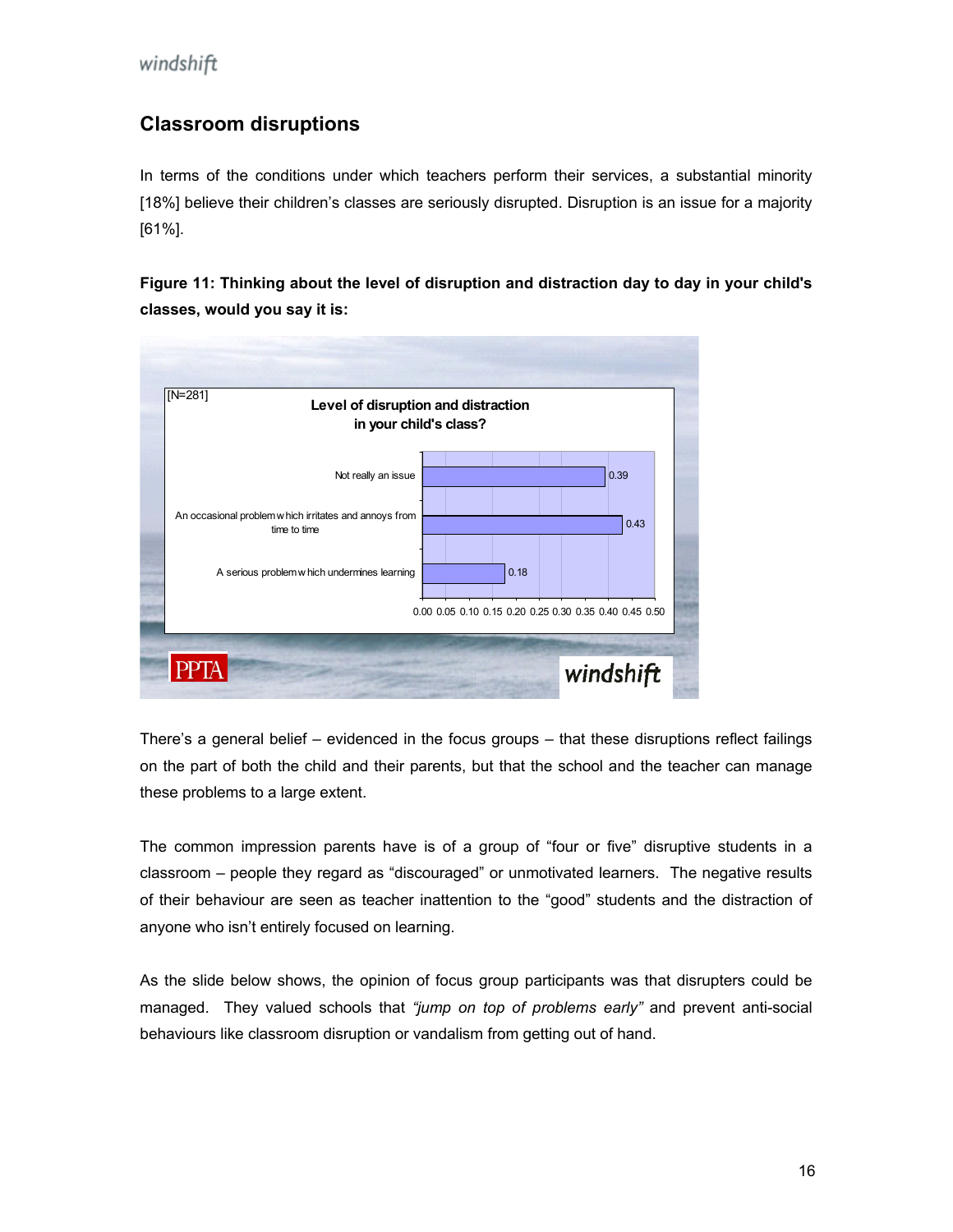

Though time and budget constraints prevented us exploring issues of the school community in the survey, it was clear in the focus groups that parents were very appreciative of efforts by school staff to create a positive atmosphere in classrooms and to encourage a vibrant school culture which valued achievement and participation and created a wide range of choices for students.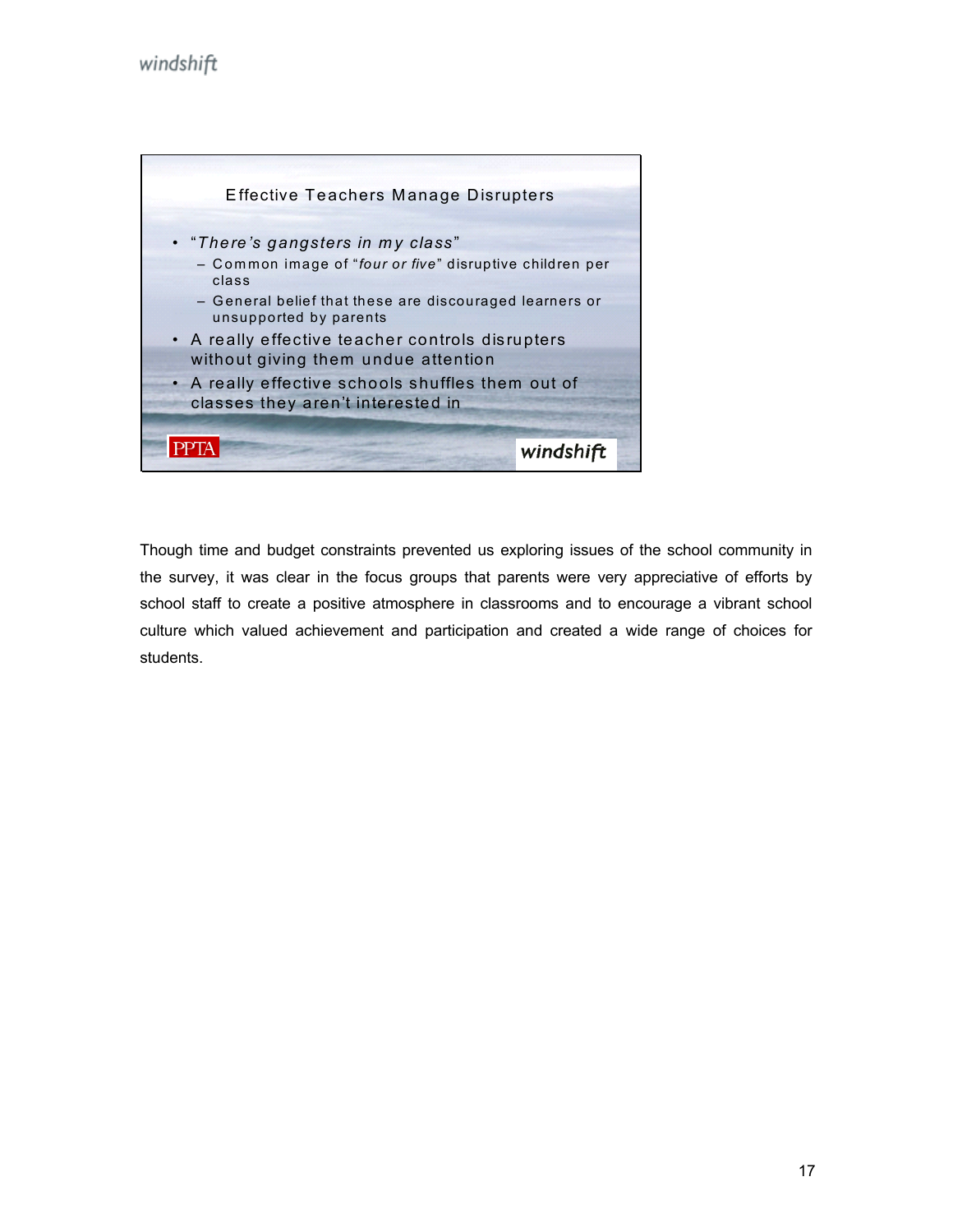## <span id="page-17-0"></span>Section 3: The bigger picture

In the focus groups there was a general view that New Zealand's public education system was up to world standard, though no specific evidence of statistical comparison came to mind. These large scale findings could also be diluted by personal examples [e.g. what my niece in Australia is doing in Year 10 compared to what my daughter is doing here].

Some parents in the focus groups had experienced private schooling with one or more of their children, but most had not. They were financially dependent on free education and unquestioning believers in a strong public education system. While some more concerned group participants could point to the United States and Australia as places where private schooling had undermined the public system, few others perceived any major threat to its continuation.

Nevertheless, private tuition was considered perfectly acceptable for children who needed extra help and the private school system – along with some of the higher decile zoned state schools – were seen as far better resourced. In the survey, parents were asked:

**Figure 12: Comparing state secondary schools with private secondary schools do you think the quality of education in state schools is Significantly better, Slightly better, The Same, Slightly worse, Significantly worse than a private school education?** 



Over half [54%] believed the quality of state secondary school education was either slightly or significantly worse.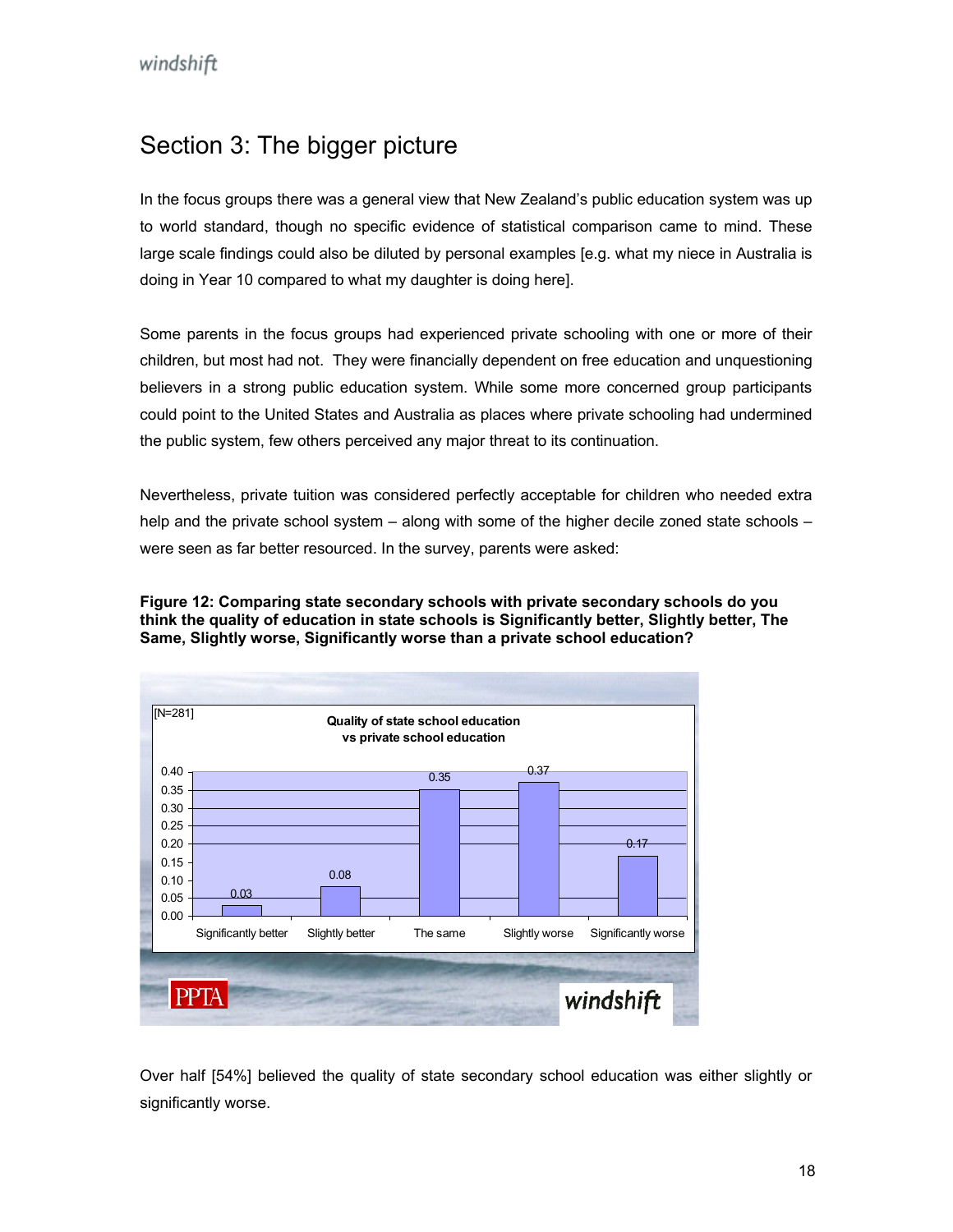#### **Towards the future**

Among parents there's a fairly widespread view that the future of education will be '**High tech /**  is interesting to consider how the profession itself might alter over time. **High touch'** – with more and more use of information technology and remote instruction, but also greater 1:1 interaction between teachers and pupils, more individualised courses and a greater range of choices. In the light of this imagined future and the changes to parental expectations, it

There seems to have been a change in the way that parents regard secondary education. Perhaps because of the expectation that most children will go on to some form of tertiary education, there seems less emphasis than one would have seen in the past on "filling up" on knowledge. There's more emphasis on learning good habits, building skills and developing positive attitudes.

acquires at tertiary level or from their own investigations as and when they need it. Learning to learn and to produce results – and being able to operate confidently – seems to be as important In the past this expectation has been more closely associated with primary or intermediate level education rather than secondary schooling. Now, knowledge may be something specific a person to parents as any specific skill or knowledge their children might require.



With the growing complexity and fluidity of working life, the importance of learning and continuing to learn is increased. In the focus groups, parents seemed also to place higher emphasis on both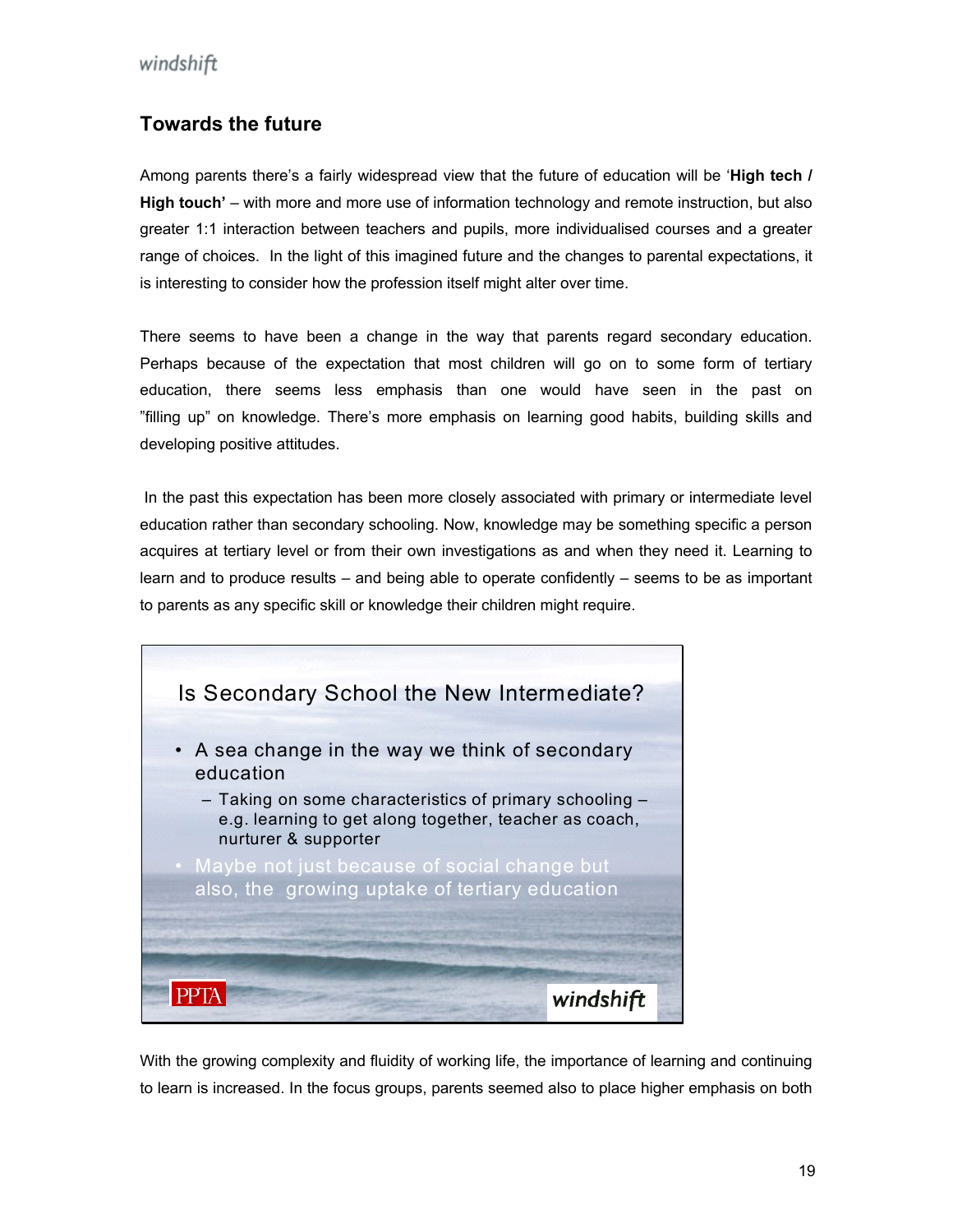creativity and diversity of their children's experience - interacting easily with people of different cultures, being able to choose and personalise their learning, and being able to express themselves.

knowledge and inspiration in what is becoming called the creative economy. In such circumstances the salience of the teaching profession is greatly enhanced within wider society. Along with the arts and the communications industry it becomes a central conduit of



Learning the required "effective teacher" skills of communication, motivation and people management potentially makes teaching a great training ground for careers in the creative economy. Rather than being seen as a vocation and a job for life, it may become an essential starter career - something you come back to at various times across a diverse working life to refresh or re-learn.

#### **The key stakeholders**

Apart from teachers and pupils themselves, this group – the parents – reflects the primary community of interest for secondary school education in New Zealand. Though their sources of information are largely second-hand and they do not regard themselves as experts in the field, they care deeply about the quality and effectiveness of this system.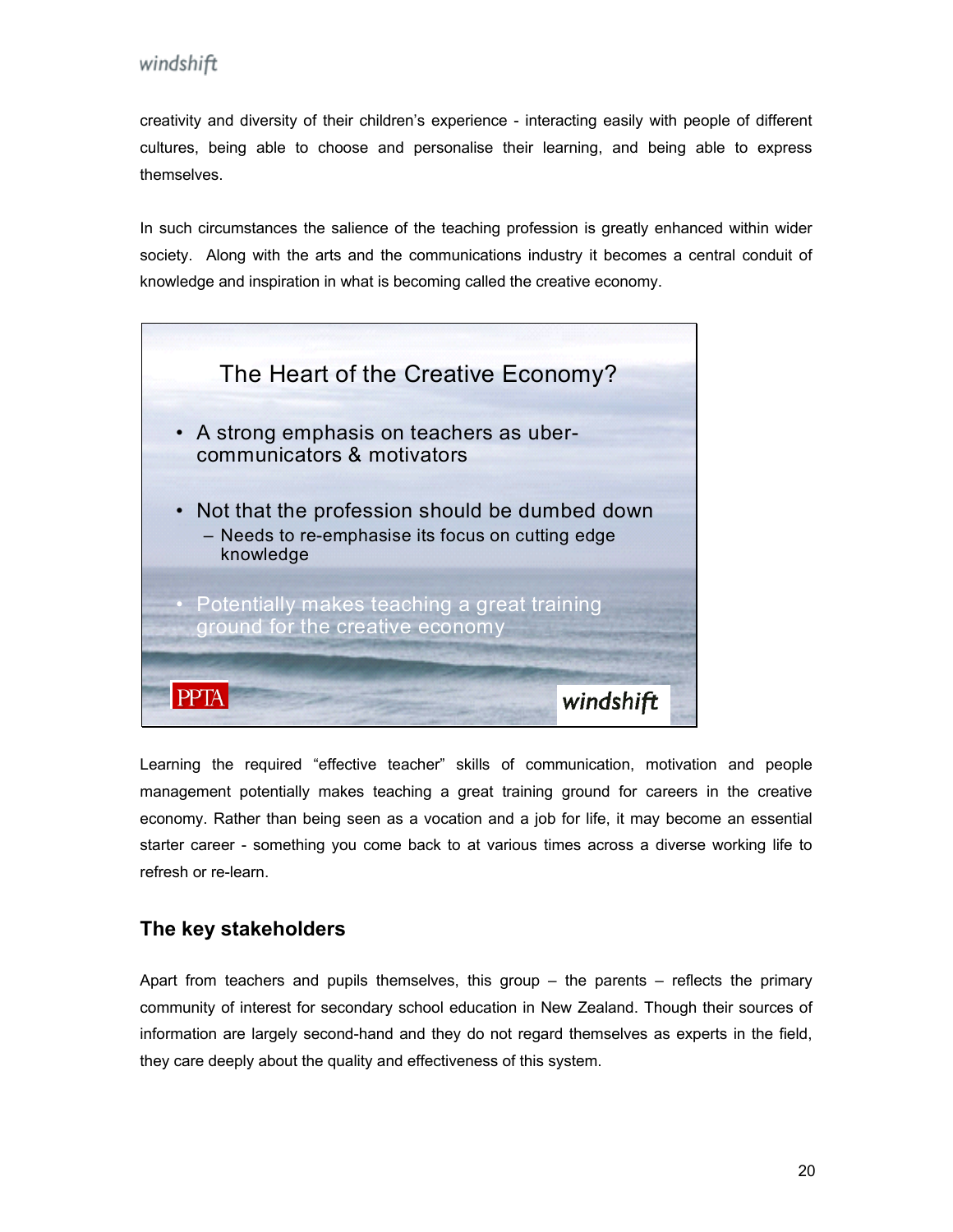It is important to grasp that, to parents, there is no group better placed than teachers to keep them informed of the real health and value of the education system – in this case, the secondary school system. There's a degree of trust and a perceived independence accorded to teachers that few other groups engender – nurses are another perhaps.

environment, there's a general belief among parents in the focus groups we conducted that teachers should take a stronger stand on issues related to the quality and level of resourcing of Because teachers and pupils are perceived to have common interests in an effective working the school community.

With such obvious trust in the expertise of teachers it is important to "use your power for good" and to realise – as parents do – that the quality of New Zealand society depends on what teachers can make of the occasionally sulky, almost always self-centred, but generally quite nice children these parents have entrusted to you.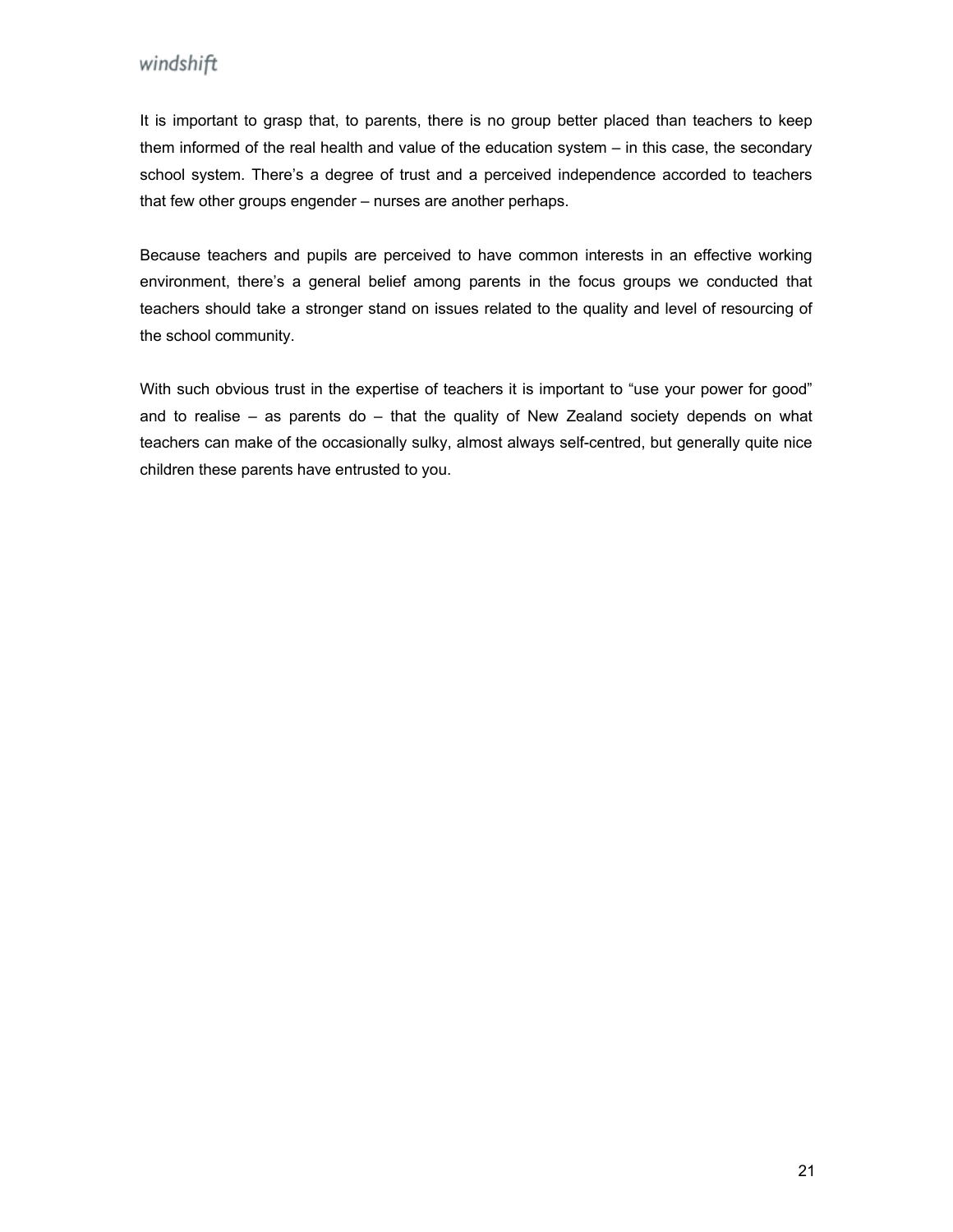## <span id="page-21-0"></span>Appendix 1 – sample characteristics

A s the table below shows, this sample has been re-weighted on the basis of age, sex and h ousehold size to be representative of the total NZ population

|                                                                          |                                  | <b>AGE</b>   |                   |                   |                |  |
|--------------------------------------------------------------------------|----------------------------------|--------------|-------------------|-------------------|----------------|--|
|                                                                          |                                  | <b>TOTAL</b> | 15 to 29<br>vears | 30 to 49<br>vears | $50+$<br>vears |  |
|                                                                          | <b>Unweighted</b><br><b>Base</b> | 2000         | 319               | 774               | 907            |  |
| Q1 Do you have a child or<br>children at college or<br>secondary school? | <b>Base</b>                      | 2000         | 518               | 784               | 698            |  |
|                                                                          |                                  | 100.0%       | 100.0%            | 100.0%            | 100.0%         |  |
|                                                                          | Yes                              | 281.0        | 4.0               | 238.0             | 39.0           |  |
|                                                                          |                                  | 14.1%        | 0.7%              | 30.4%             | 5.6%           |  |
|                                                                          | No                               | 1719.0       | 514.0             | 546.0             | 659.0          |  |
|                                                                          |                                  | 85.9%        | 99.3%             | 69.6%             | 94.4%          |  |

The students who experience was represented in the survey were distributed across Years 9 to 13 as follows:-

|         |                                                              | <b>AGE</b>   |                   |                   |                |  |  |
|---------|--------------------------------------------------------------|--------------|-------------------|-------------------|----------------|--|--|
|         |                                                              | <b>TOTAL</b> | 15 to 29<br>vears | 30 to 49<br>years | $50+$<br>vears |  |  |
|         | <b>Unweighted Base</b>                                       | 267          | $\mathbf{2}$      | 221               | 44             |  |  |
|         | <b>Base</b>                                                  | 281          | 4                 | 238               | 39             |  |  |
|         |                                                              | 100.0%       | 100.0%            | 100.0%            | 100.0%         |  |  |
|         | Q2<br>Year 9 / Form 3<br>What<br>year or<br>Year 10 / Form 4 | 52.0         |                   | 47.0              | 5.0            |  |  |
|         |                                                              | 18.6%        |                   | 19.7%             | 13.6%          |  |  |
| form is |                                                              | 59.0         |                   | 50.0              | 8.0            |  |  |
| this    |                                                              | 20.8%        |                   | 21.0%             | 21.7%          |  |  |
| child   | Year 11 / Form 5<br>Year 12 / Form 6                         | 67.0         | 1.0               | 58.0              | 8.0            |  |  |
| in?     |                                                              | 23.8%        | 29.9%             | 24.3%             | 19.5%          |  |  |
|         |                                                              | 54.0         | 3.0               | 43.0              | 9.0            |  |  |
|         |                                                              | 19.4%        | 70.1%             | 17.9%             | 23.2%          |  |  |
|         | Year 13 / Form 7                                             | 49.0         |                   | 41.0              | 9.0            |  |  |
|         |                                                              | 17.5%        |                   | 17.0%             | 22.0%          |  |  |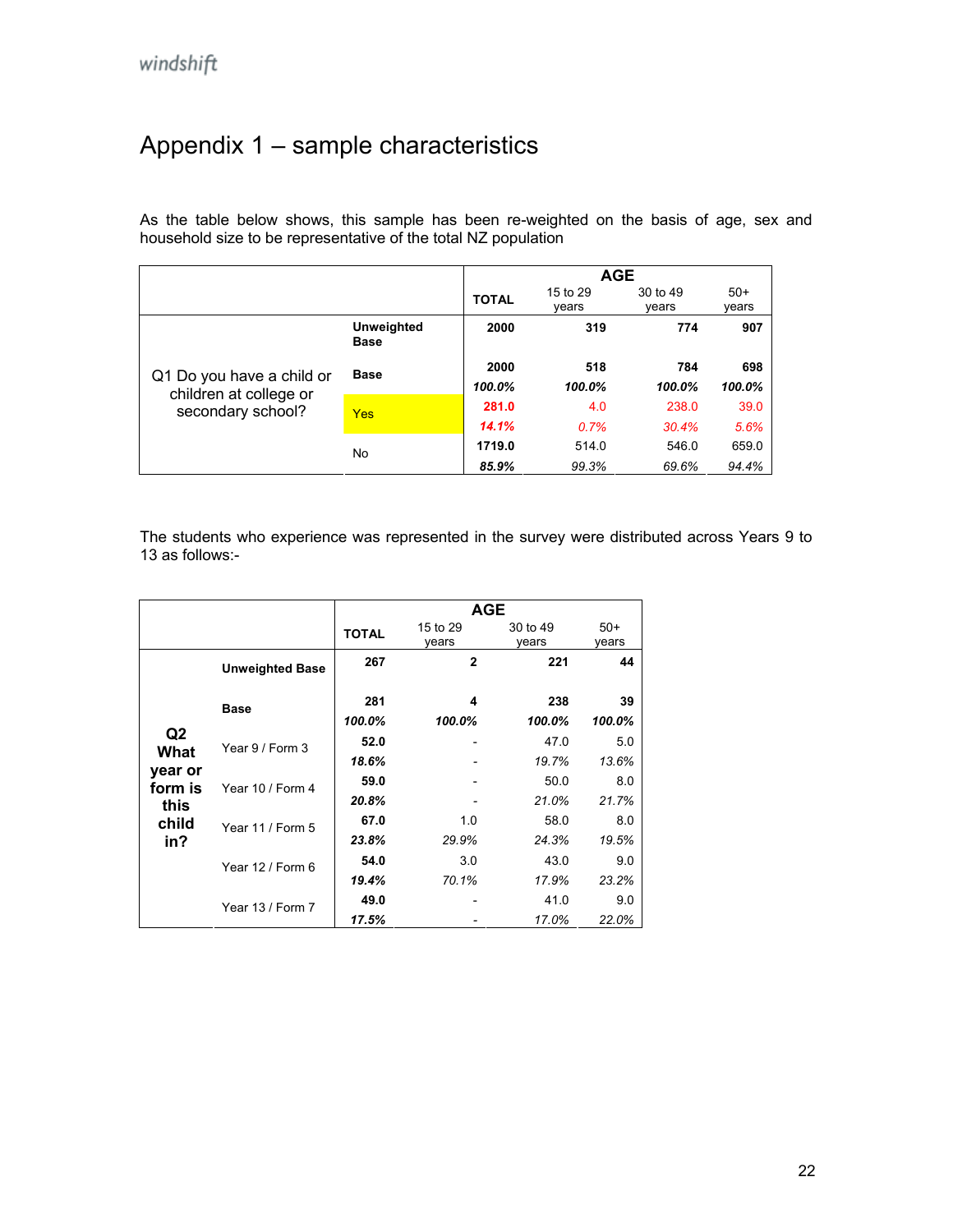Parents were not generally able to give the decile rating of their child's school, which precluded it being used as a source of sample validation or in the interpretation of results. The final results were:-

|                                  | <b>AGE</b>   |          |          |        |  |  |
|----------------------------------|--------------|----------|----------|--------|--|--|
|                                  | <b>TOTAL</b> | 15 to 29 | 30 to 49 | $50+$  |  |  |
|                                  |              | years    | years    | years  |  |  |
| <b>Unweighted</b><br><b>Base</b> | 267          | 2        | 221      | 44     |  |  |
| <b>Base</b>                      | 281          | 4        | 238      | 39     |  |  |
|                                  | 100.0%       | 100.0%   | 100.0%   | 100.0% |  |  |
| Decile 1                         | 4.0          |          | 3.0      | 1.0    |  |  |
|                                  | 1.4%         |          | 1.3%     | 2.1%   |  |  |
| Decile 2                         | 4.0          |          | 3.0      | 1.0    |  |  |
|                                  | 1.4%         |          | 1.3%     | 1.9%   |  |  |
| Decile 3                         | 7.0          |          | 6.0      | 1.0    |  |  |
|                                  | 2.5%         |          | 2.7%     | 1.9%   |  |  |
| Decile 4                         | 8.0          |          | 3.0      | 5.0    |  |  |
|                                  | 2.9%         |          | 1.5%     | 11.9%  |  |  |
| Decile 5                         | 11.0         |          | 11.0     |        |  |  |
|                                  | 3.9%         |          | 4.6%     |        |  |  |
| Decile 6                         | 14.0         |          | 12.0     | 1.0    |  |  |
|                                  | 4.8%         |          | 5.2%     | 3.0%   |  |  |
| Decile 7                         | 10.0         |          | 9.0      | 1.0    |  |  |
|                                  | 3.6%         |          | 3.9%     | 2.1%   |  |  |
| Decile 8                         | 9.0          |          | 8.0      | 1.0    |  |  |
|                                  | 3.3%         |          | 3.3%     | 3.3%   |  |  |
| Decile 9                         | 8.0          |          | 7.0      | 1.0    |  |  |
|                                  | 2.7%         |          | 2.8%     | 2.1%   |  |  |
| Decile 10                        | 40.0         |          | 35.0     | 5.0    |  |  |
|                                  | 14.3%        |          | 14.7%    | 13.6%  |  |  |
| Don't know                       | 166.0        | 4.0      | 140.0    | 23.0   |  |  |
|                                  | 59.2%        | 100.0%   | 58.7%    | 58.3%  |  |  |

The gender breakdown of the sample was skewed slightly towards women as follows:-

|                                 |                        |              | <b>GENDER</b> |        |
|---------------------------------|------------------------|--------------|---------------|--------|
|                                 |                        | <b>TOTAL</b> | Male          | Female |
|                                 | <b>Unweighted Base</b> | 2000         | 908           | 1092   |
| Q1 Do you have a                | <b>Base</b>            | 2000         | 962           | 1038   |
| child or children at            |                        | 100.0%       | 100.0%        | 100.0% |
| college or<br>secondary school? | Yes                    | 281.0        | 128.0         | 153.0  |
|                                 |                        | 14.1%        | 13.3%         | 14.8%  |
|                                 | No                     | 1719.0       | 834.0         | 885.0  |
|                                 |                        | 85.9%        | 86.7%         | 85.2%  |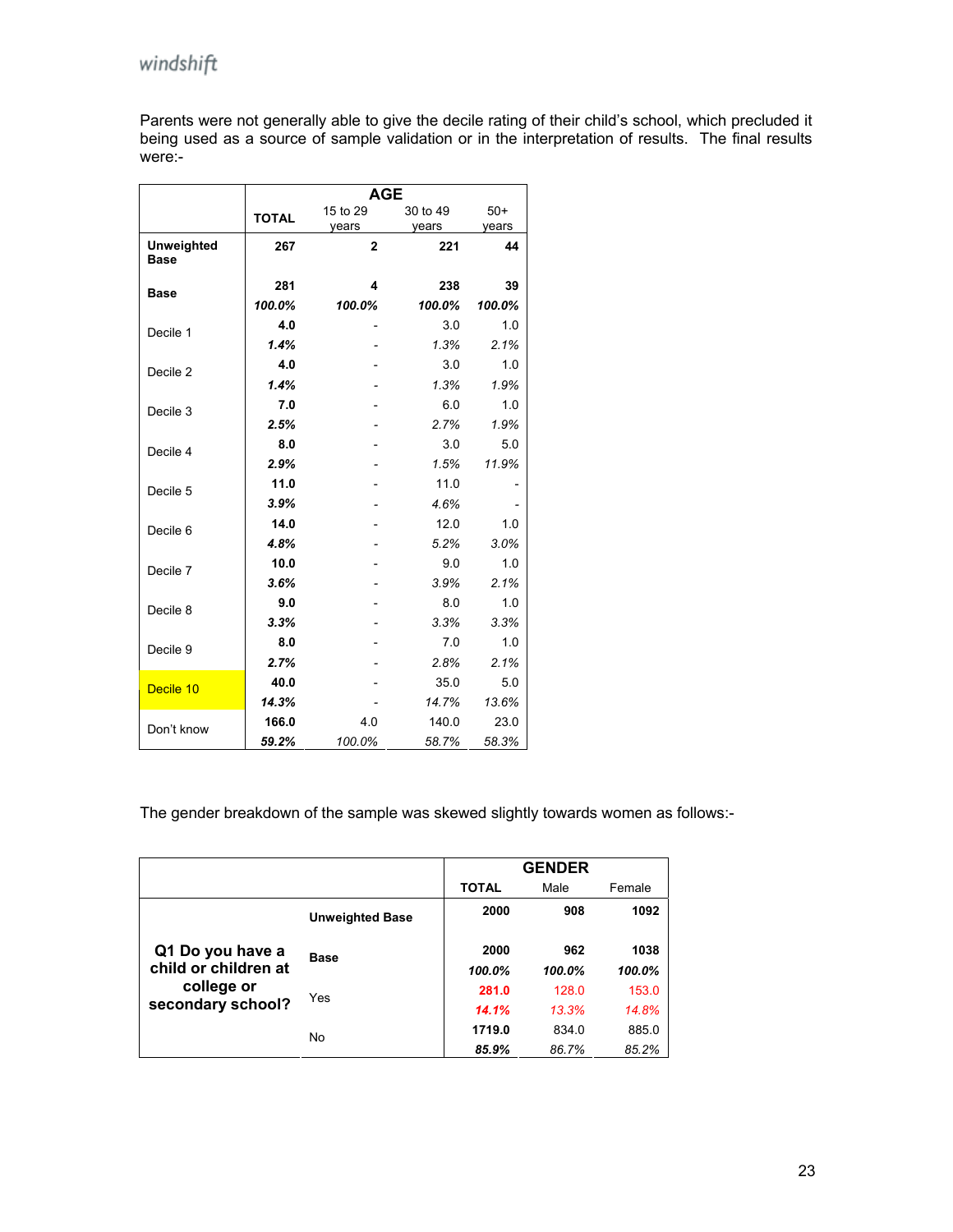In terms of area, the distribution was as follows:-

|                    |                                  |              | <b>AREA</b> |            |              |                                           |                                         |                                           |                                      |
|--------------------|----------------------------------|--------------|-------------|------------|--------------|-------------------------------------------|-----------------------------------------|-------------------------------------------|--------------------------------------|
|                    |                                  | <b>TOTAL</b> | Auckland    | Wellington | Christchurch | Other<br>North<br>Island<br>Main<br>Urban | Non<br>Main<br>Urban<br>North<br>Island | Other<br>South<br>Island<br>Main<br>Urban | Non Main<br>Urban<br>South<br>Island |
| Q1 Do you          | <b>Unweighted</b><br><b>Base</b> | 2000         | 588         | 190        | 188          | 386                                       | 344                                     | 112                                       | 192                                  |
| have a<br>child or | <b>Base</b>                      | 2000         | 645         | 205        | 182          | 362                                       | 319                                     | 112                                       | 175                                  |
| children at        |                                  | 100.0%       | 100.0%      | 100.0%     | 100.0%       | 100.0%                                    | 100.0%                                  | 100.0%                                    | 100.0%                               |
| college or         | Yes                              | 281.0        | 87.0        | 28.0       | 29.0         | 34.0                                      | 60.0                                    | 15.0                                      | 27.0                                 |
| secondary          |                                  | 14.1%        | 13.5%       | 13.8%      | 16.1%        | 9.3%                                      | 18.9%                                   | 13.9%                                     | 15.5%                                |
| school?            | No                               | 1719.0       | 559.0       | 177.0      | 153.0        | 328.0                                     | 259.0                                   | 96.0                                      | 148.0                                |
|                    |                                  | 85.9%        | 86.5%       | 86.2%      | 83.9%        | 90.7%                                     | 81.1%                                   | 86.1%                                     | 84.5%                                |

And the socio-economic distribution was as follows:-

|                             |                                  | <b>SOCIO-ECONOMIC LEVEL</b> |                |                |                |                |                |                |
|-----------------------------|----------------------------------|-----------------------------|----------------|----------------|----------------|----------------|----------------|----------------|
|                             |                                  | <b>TOTAL</b>                | 1(High)        | 2              | 3              | 4              | 5              | 6 (Low)        |
| Q1 Do you                   | <b>Unweighted</b><br><b>Base</b> | 2000                        | 132            | 294            | 608            | 466            | 210            | 290            |
| have a child<br>or children | <b>Base</b>                      | 2000<br>100.0%              | 137<br>100.0%  | 297<br>100.0%  | 604<br>100.0%  | 457<br>100.0%  | 215<br>100.0%  | 291<br>100.0%  |
| at college or<br>secondary  | Yes                              | 281.0<br>14.1%              | 23.0<br>16.9%  | 47.0<br>15.8%  | 84.0<br>13.9%  | 70.0<br>15.2%  | 32.0<br>14.9%  | 26.0<br>8.9%   |
| school?                     | No                               | 1719.0<br>85.9%             | 114.0<br>83.1% | 250.0<br>84.2% | 520.0<br>86.1% | 387.0<br>84.8% | 183.0<br>85.1% | 266.0<br>91.1% |